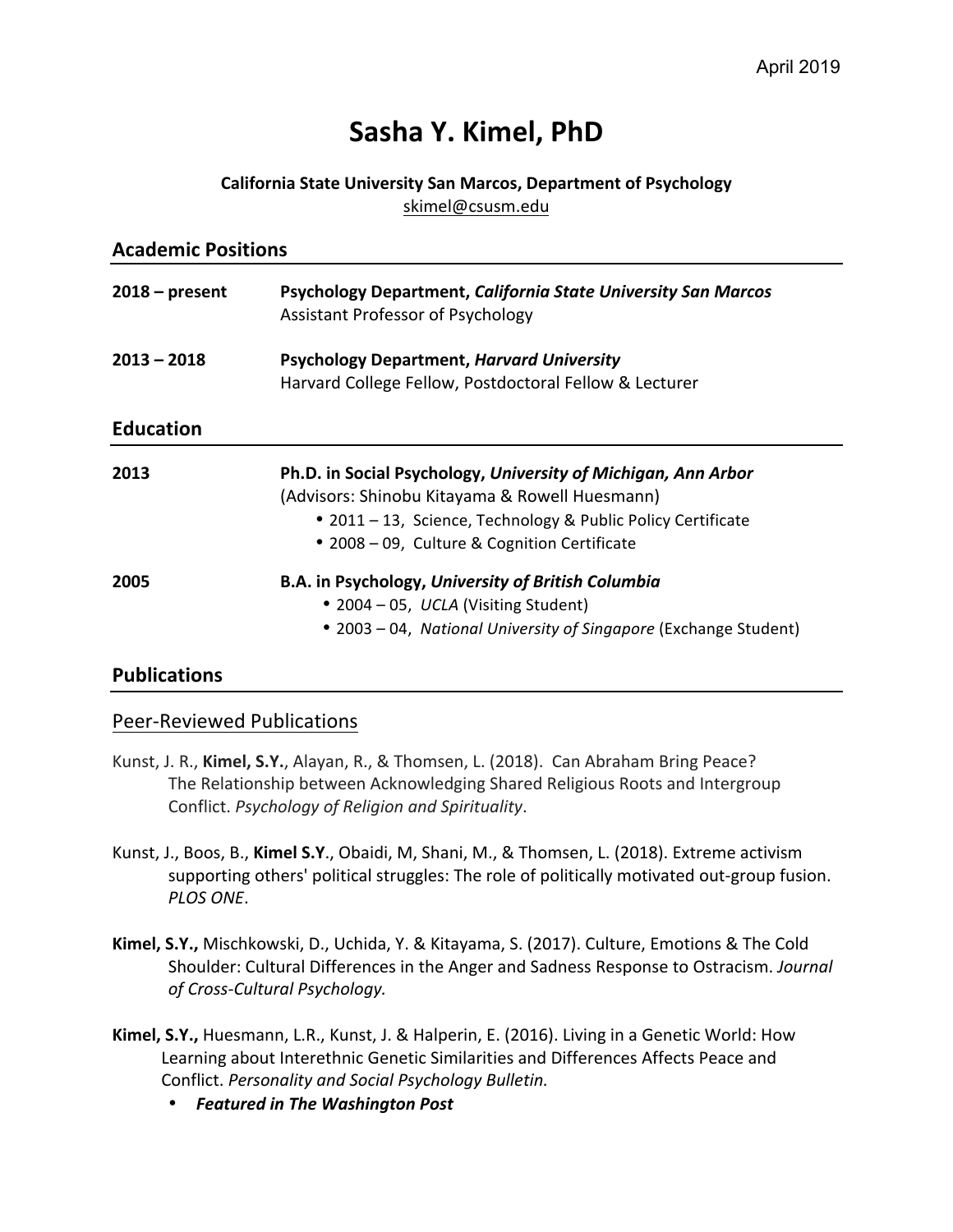- **Kimel, S.Y.,** Lopez-Duran, N. & Kitayama, S. (2015). Physiological Correlates of Choice-Induced Dissonance: An Exploration of HPA-Axis Responses. Journal of Behavioral Decision *Making.* 28 (4). 309-316.
- McDonald, M., Porat, R., Yarkoney, A., Reifen Tagar, M., Kimel, S., Saguy, T., & Halperin, E. (2015). Intergroup emotional similarity reduces dehumanization and promotes conciliatory attitudes in prolonged conflict. *Group Processes & Intergroup Relations*, *20*(1), 125-136.
- **Kimel, S.Y.,** Grossmann, I. & Kitayama, S. (2012). When Gift-giving Produces Dissonance: Effects of Subliminal Affiliation Priming on Choices for One's Self versus Close Others. *Journal of Experimental Social Psychology.* 48(5), 1221-1224.
- Qin, J., Kimel, S.Y., Kitayama, S., Wang, X., Yang, X. & Han, S. (2011). How Choices Modify Preferences: Neural Correlates of Choice Justification. *NeuroImage*, 55(1). 240-246,
	- *5-Year Impact Factor: 6.94*

### **Other Publications**

- Kunst, J. & Kimel, S.Y. (2018). Why do Leftists Engage in Activism for Some Ethnic Groups but not Others? *Character & Context Blog*, Society of Personality and Social Psychology.
- Hudson, S. & Kimel, S.Y. (2018). New Racism. In: *Wiley-Blackwell Encyclopedia of Social* Theory. Turner B.S. (Ed); Beverly Hills, CA: Sage.
- **Kimel, S.Y.** & Kunst, J. (2016). Can DNA Ancestry Testing Make You More Racist? Scientific *American*.

### **Manuscripts in Preparation**

**Kimel, S.Y.,** Kunst, J., Uenal, F., Sidanius, J., (In prep). Others are what they eat: How disgust towards an ethnic group's food can cause their dehumanization.

### **Grants, Fellowships & Scholarships**

### External

**2018 SPSP Small Research Grant (\$1,500),** *Society of Personality and Social Psychology* (PI)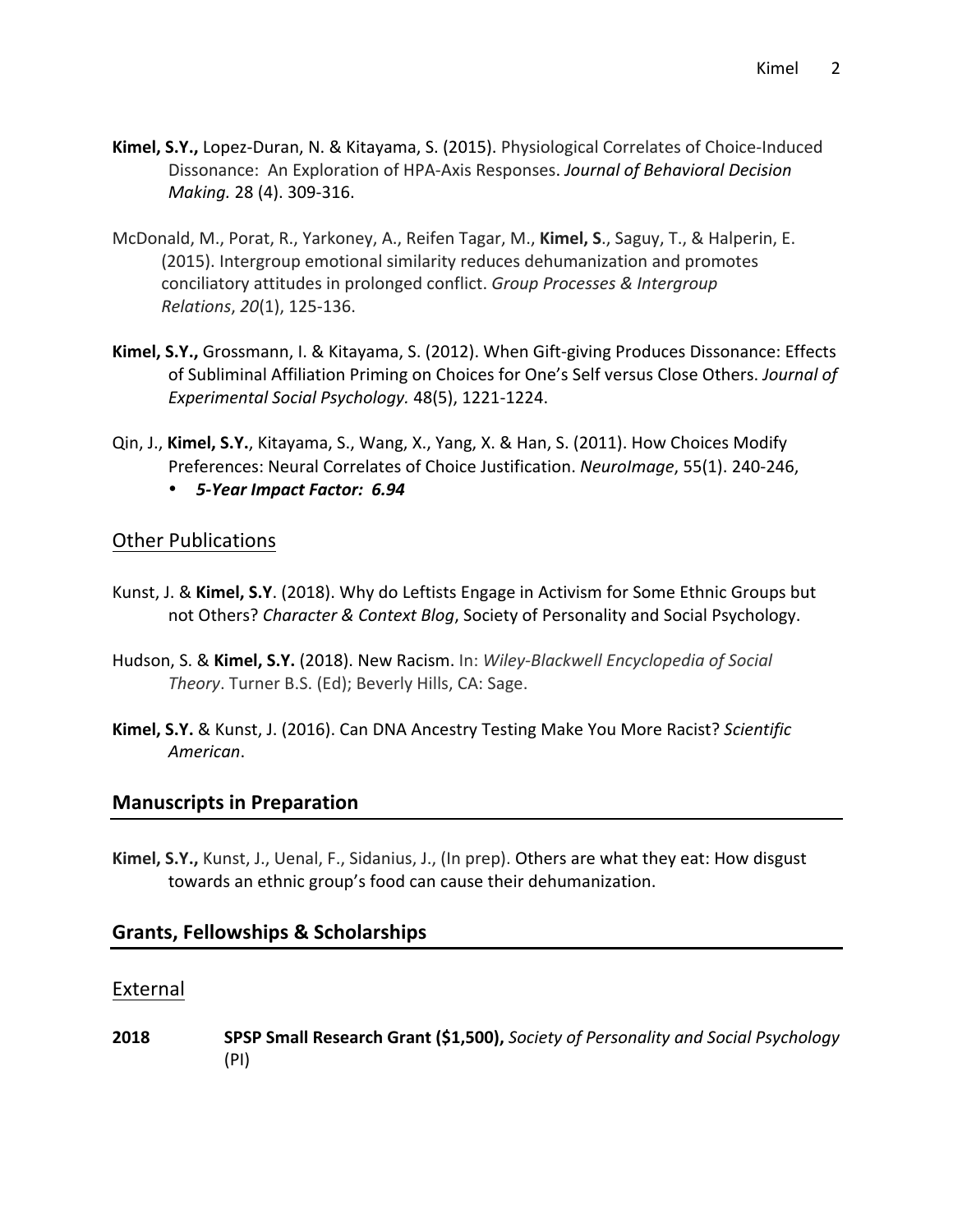Kimel 3

| 2009     | NSF Graduate Fellowship (Honorable Mention), National Science Foundation                                                                                                                             |
|----------|------------------------------------------------------------------------------------------------------------------------------------------------------------------------------------------------------|
| 2008     | NSF EAPSI Graduate Student Fellowship (~\$20,000), National Science<br>Foundation                                                                                                                    |
| Internal |                                                                                                                                                                                                      |
| 2019     | OGSR Grant Writing Bootcamp (\$4,500), California State University San Marcos                                                                                                                        |
| 2019     | RSCA Grant (\$3,500), California State University San Marcos                                                                                                                                         |
| 2018     | CHABSS Faculty Development Grant (\$1,470), California State University San<br><b>Marcos</b>                                                                                                         |
| 2018     | "Biological Essentialism & Conflict: How Learning about Genetic Roots Impacts<br>Intergroup Relations" (\$5,000), Foundations of Human Behavior Initiative<br>Postdoctoral Award, Harvard University |
| 2017     | "Exploring the Causal Effect of DNA Ancestry Testing on Racism"(~\$40,000),<br>Foundations of Human Behavior Initiative, Harvard University (with Jim Sidanius)                                      |
| 2013     | Rackham One-Term Dissertation Fellowship (\$9,300), University of Michigan                                                                                                                           |
| 2012     | Hough Summer Research Scholarship for Psychology & Ethics (\$1,000),<br>Psychology Department, University of Michigan                                                                                |
| 2012     | Rackham Research Grant (\$3,000), Rackham Graduate School, University of<br>Michigan                                                                                                                 |
| 2012     | Psychology Dissertation Grant (\$1,000), Psychology Department<br>University of Michigan                                                                                                             |
| 2011     | Barbara Perry Roberson Fellowship (\$1,000), Psychology Department<br>University of Michigan                                                                                                         |
| 2010     | Rackham Spring/Summer Research Grant Program (\$6,000), Rackham Graduate<br>School, University of Michigan, Co-Investigator                                                                          |

# **Research, Travel & Training Awards**

# **Research Awards**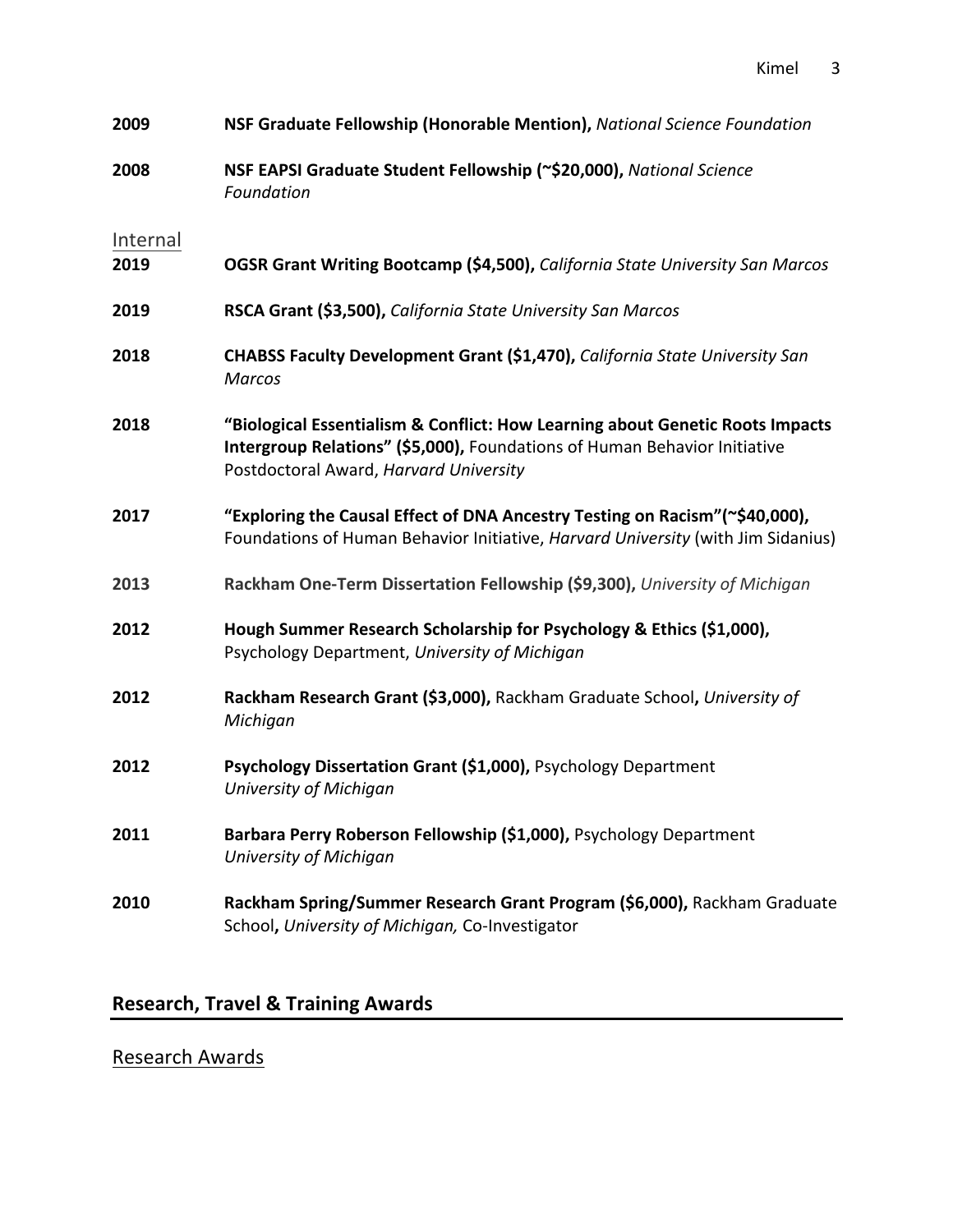- Kimel 4
- **2012 Rackham International Research Award (\$10,000),** International Institute & Rackham Graduate School, *University of Michigan*
- **2011 Ruth Hamill Award (\$1,000),** Social Psychology Area, *University of Michigan*
- **2010 Barbara Oleshansky Award (\$1,000),** Psychology Department, University of *Michigan*

### Travel Awards

- **2012 SPSP Graduate Student Travel Award (\$500),** *Society for Personality and Social* **Psychology**
- **2012 Rackham Conference Travel Grant (\$700),** Rackham Graduate School *University of Michigan*
- **2010 Rackham International Conference Travel Grant (\$1,100),** Rackham Graduate School, University of Michigan
- **2008 & 09** Rackham Conference Travel Grant (\$1,200 total), Rackham Graduate School *University of Michigan*

### Training Awards

**2011 Public Interest Caucus' Training Scholarship (\$75),** *Association of Psychological Science*

### **Invited Talks**

| 2017 & 18 | African American Studies Department, Harvard University                |
|-----------|------------------------------------------------------------------------|
| 2016      | Department of Psychology Brown Bag, UMass Amherst                      |
| 2015      | Working Group in Political Psychology and Behavior, Harvard University |
| 2013      | Department of Psychiatry, University of California, San Francisco      |
| 2008      | Kokoro Research Center, Kyoto University                               |

### **Invitation-Only Conference Participation**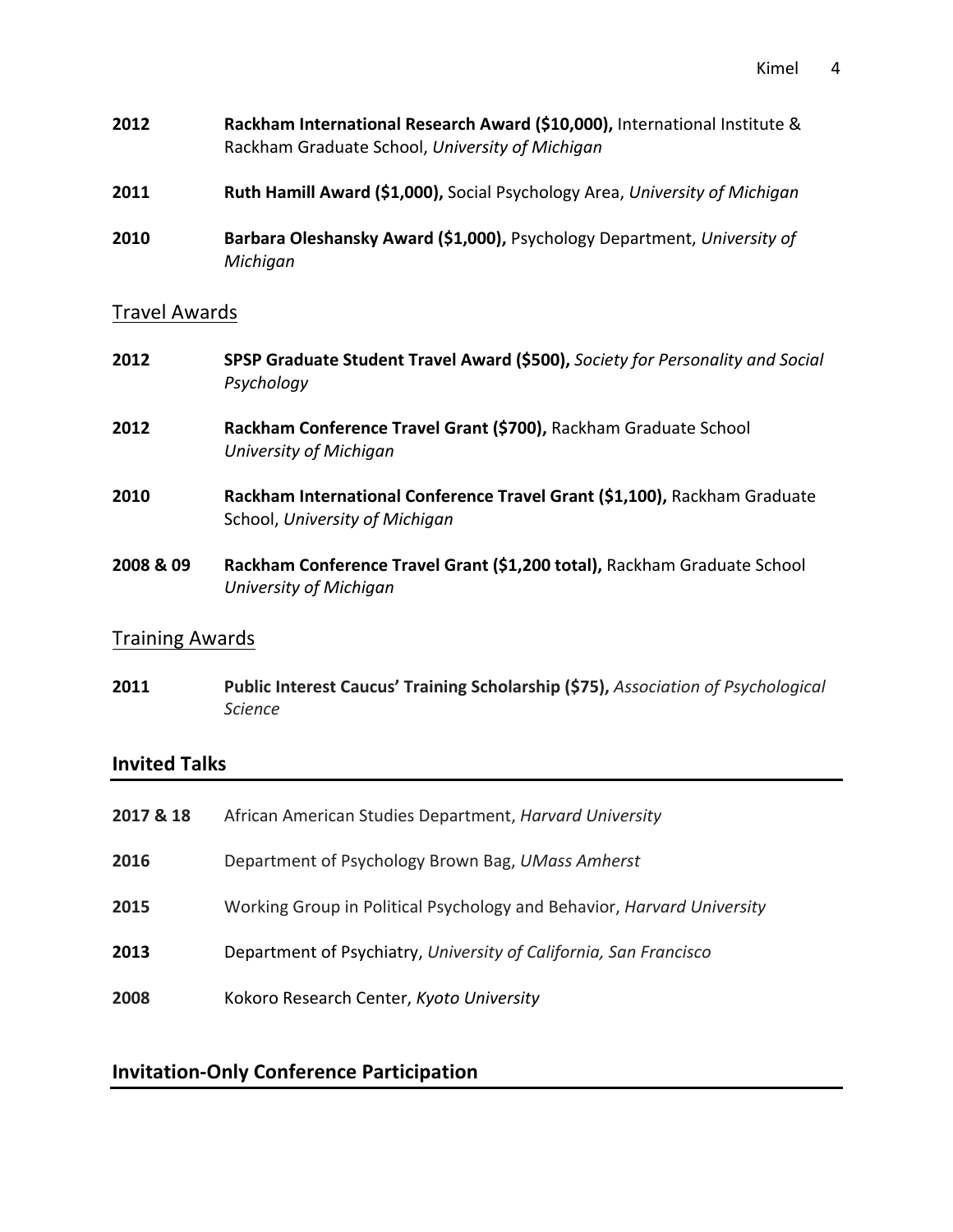"Workshop on the Ethics of Post-Conflict and Post-Disaster DNA Identification" (2011, September). *Carnegie Mellon University*. Pittsburgh.

### **Conference Talks**

- McDonald, M., Porat, R., Yarkoney, A., Reifen-Tagar, M., Kimel, S., Saguy, T., Halperin, E., (July, 2015). Intergroup emotional similarity increases humanization and promotes conciliatory attitudes in prolonged conflict. International Society for Political Psychology, San Diego.
- Kimel, S.Y., Huesmann, L.R., Halperin, E. (2013, January). "Reducing ethnic conflict by emphasizing genetic commonalities: Implications for Middle East peace". For a symposium entitled "Other types of 'We': Discovering new forms of commonalities for improving intergroup relations", Society for Personality and Social Psychology, New Orleans. Co-Chairs: Sasha Kimel & Dr. Tamar Saguy.
- Kimel, S.Y., Grossmann, I., Kitayama, S. (2010, August). "Feeling threatened during choice: Culture & the effects of subliminal priming on post-choice justification". Presented at the *Multidisciplinary Decision Science Symposium*, Singapore.
- Kitayama, S., Han, S., Kimel, S.Y. & Qin, J. (2009, October). "Choice results in enhanced selfrelevance and hedonic value: An FMRI study of post decisional dissonance effect in China". Paper presented at the 2<sup>nd</sup> Annual Meeting of the *Social and Affective Neuroscience Society*, New York.

### **Select Other Awards**

| 2017                       | Juno Women's Leadership Residency, Omega Institute                            |  |
|----------------------------|-------------------------------------------------------------------------------|--|
| 2011                       | <b>Psychology Advocacy Training Award, American Psychological Association</b> |  |
| <b>Research Experience</b> |                                                                               |  |

### International Research

| Summer 2012 | Visiting Researcher, Emotion & Conflict Lab, Interdisciplinary Center<br>(IDC), Israel (Advisor: Eran Halperin) |
|-------------|-----------------------------------------------------------------------------------------------------------------|
| Summer 2008 | NSF Research Fellow, Kokoro Research Center, Kyoto University, Japan<br>(Advisor: Yukiko Uchida)                |
| $2003 - 04$ | Visiting Researcher, National University of Singapore (Advisor: Dr.<br>Weining Chang)                           |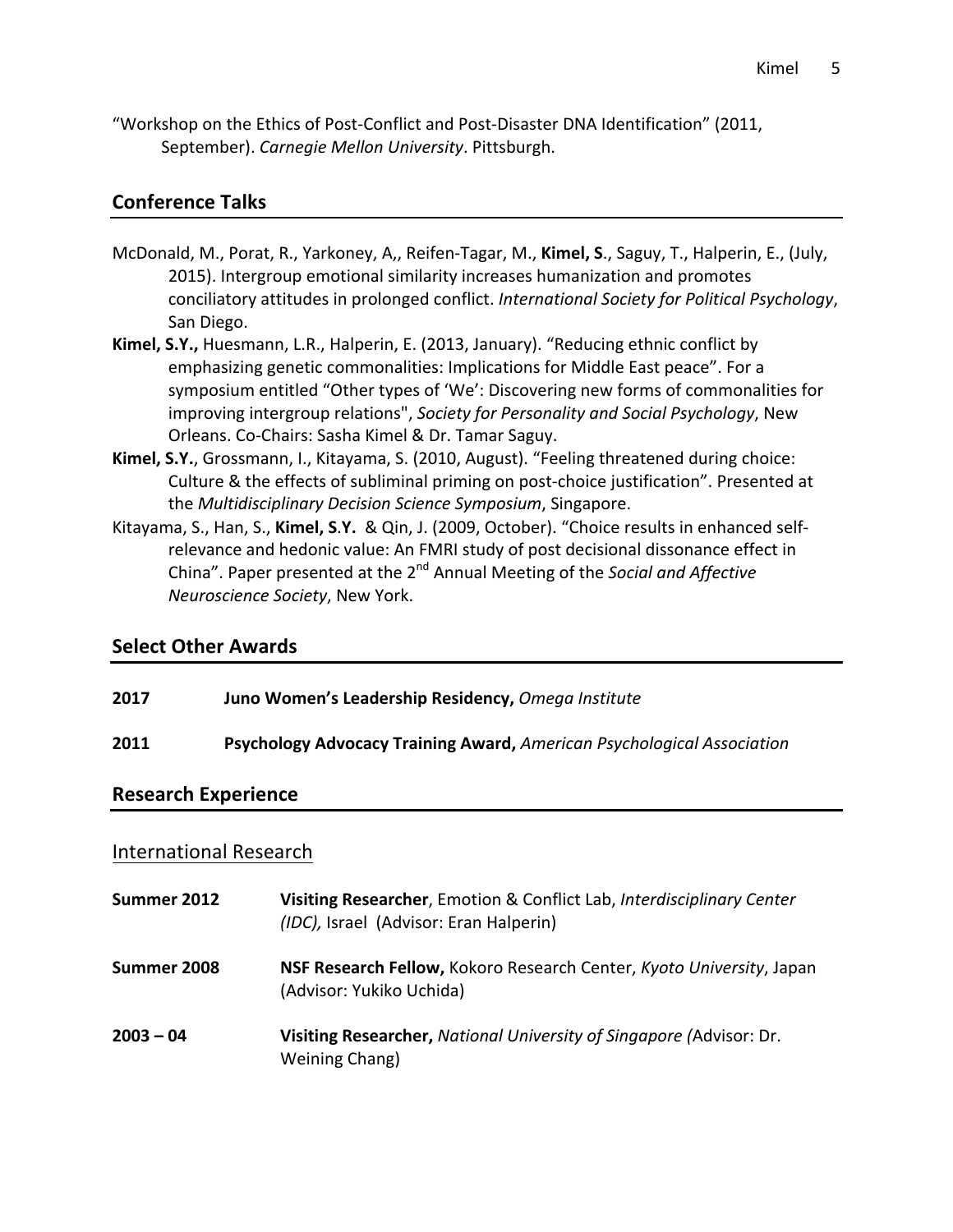| $2002 - 03$<br><b>National Research</b> | <b>Research Assistant, Culture &amp; Cognition Lab, Department of Psychology,</b><br>University of British Columbia, Canada (Advisor: Dr. Ara Norenzayan)                           |
|-----------------------------------------|-------------------------------------------------------------------------------------------------------------------------------------------------------------------------------------|
|                                         |                                                                                                                                                                                     |
| $2013$ – present                        | Visiting Researcher, Sidanius Intergroup Relations Lab, Harvard<br>University                                                                                                       |
| $2007 - 13$                             | Graduate Student Researcher, Institute for Social Research &<br>Department of Psychology, University of Michigan, Ann Arbor (Advisors:<br>Drs. Shinobu Kitayama & Rowell Huesmann,) |
| $2005 - 07$                             | Staff Research Associate, Department of Family & Preventative<br>Medicine, UCSD (Advisor: Dr. William Sieber)                                                                       |
| $2004 - 05$                             | Research Assistant, Social Neuroscience Lab, Department of Psychology,<br>UCLA (Advisor: Dr. Shelley Taylor)                                                                        |
| Summer 2003 & 04                        | <b>Research Assistant, Mind, Culture and Society Lab, Department of</b><br>Psychology, Stanford University (Advisor: Dr. Hazel Markus)                                              |

# **Applied Intergroup Relations Experience**

| <b>Research Advisor</b><br>Exploring Biases Initiative, People's Science                                                     | 2016                 |
|------------------------------------------------------------------------------------------------------------------------------|----------------------|
| <b>Working Group Member</b><br>Mindset Indicators Initiative, Beyond Conflict                                                | 2016                 |
| <b>Leadership Council</b><br>New Generations, New Israel Fund (promoting civil rights and diversity in Israel and Palestine) | $2013 - 16$          |
| <b>Policy Intern (Full-time)</b><br>UN Women's Peace and Security Cluster, United Nations Headquarters                       | Spring & Summer 2011 |
| <b>Intergroup Dialogue Facilitator</b><br>Program on Intergroup Relations, University of Michigan                            | $2009 - 10$          |
| <b>Research and Program Intern</b><br>Common Ground for Peace in Israel/Palestine, Interfaith Council for Peace and Justice  | Summer 2010          |
| <b>Peer Counselor</b>                                                                                                        | Sept 2002 - 03       |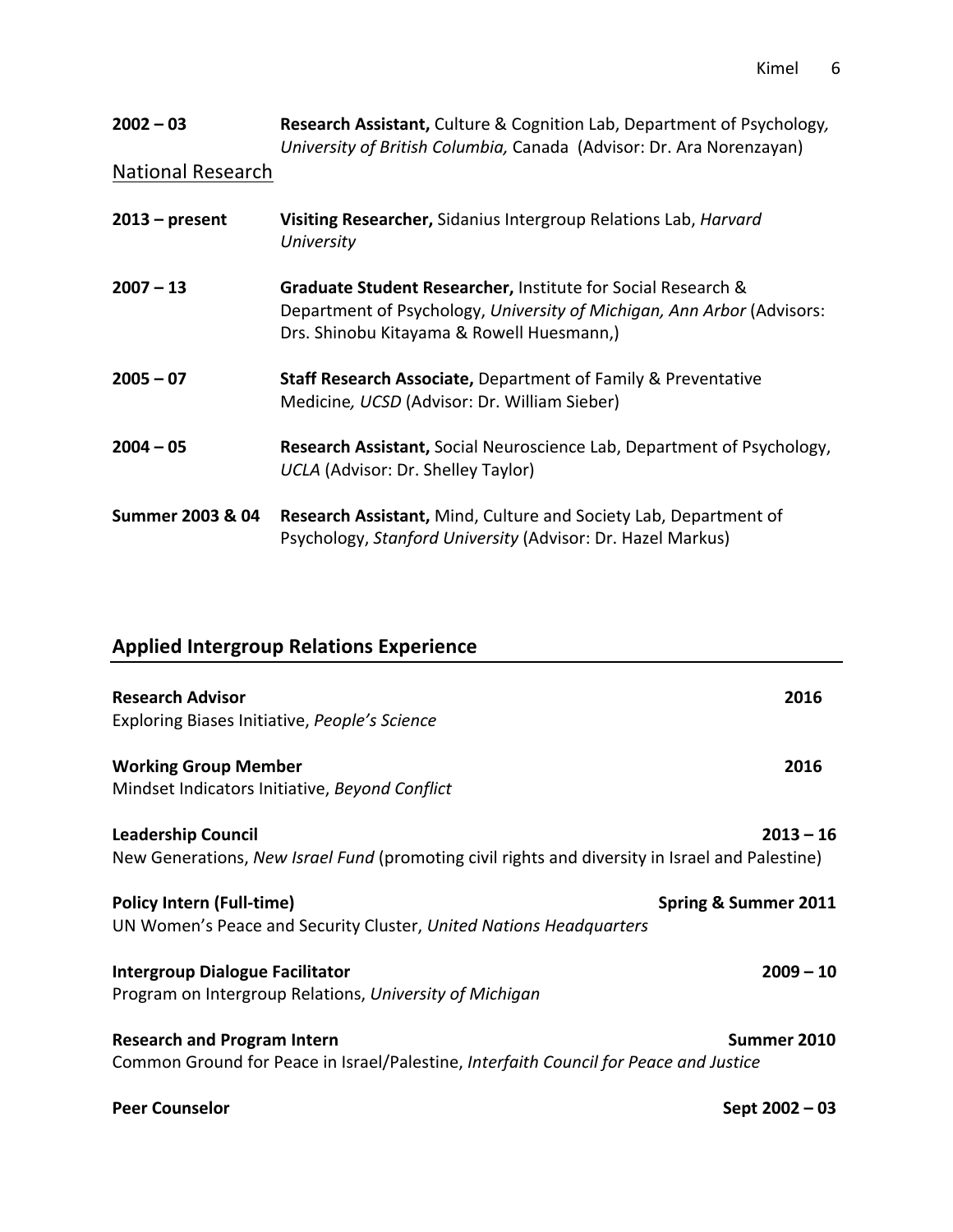Speakeasy Peer Support, *University of British Columbia*

### **Conference Poster Presentations**

- Iannazzi, A., Kunst, J.R., Kimel, S.Y. & Sidanius, J. (2018, March) Cultural Differences in Atheist Attitudes Towards Religious Groups. Society for Personality and Social Psychology. Portland, Oregon.
- **Kimel, S.Y., Huesmann, L.R. Halperin, E. (2015, February).** "Emphasizing Interethnic Genetic Similarities and Differences: Implications for Peace and Violence". Poster to be presented at the *Society for Personality and Social Psychology*, Long Beach, California.
- **Kimel, S.Y.** & Huesmann, L.R. (2012, January). "Reducing Ethnic Conflict by Emphasizing Genetic Commonalities". Poster presented at the *Society for Personality and Social Psychology*, Political Psychology Pre-conference, San Diego, California.
- Kimel, S.Y., Uchida, Y., Kitayama, S., King, A. (2011, April). "Culture, genes and social exclusion: How DNA and exclusion by peers affects emotional reactions across cultures". Poster presented at the Center for Culture, Mind, and the Brain Annual Conference, Ann Arbor, Michigan.
- Kimel, S.Y., Varnum, M., Nisbett, R. (2011, January). "American exceptionalism and views of morality: How does priming exceptionalism effect morality in the U.S.?" Poster presented at the *Society for Personality and Social Psychology*, San Antonio, Texas.
- Kimel, S.Y., Uchida, Y. & Kitayama, S. (2010, January). "Culture and social exclusion: How being excluded by peers affects biological stress responses across cultures". Poster presented at the 10<sup>th</sup> Annual Meeting of the *Society for Personality and Social Psychology*, Las Vegas, Nevada.
- **Kimel, S.Y.** & Kitayama, S. (2009, February). "Culture and the impact of choice justification on biological stress responses". Poster presented at the 9<sup>th</sup> Annual Meeting of the *Society for Personality and Social Psychology*, Tampa, Florida.
- **Kimel, S.Y.,** Sieber, W., Norcross, W., Kallenberg, G., Brouillard, C.R. (2007, January) "Selfdeception and doubt: How social desirability and the imposter phenomenon influence physicians' self-assessments". Poster presented at the 8<sup>th</sup> Annual Meeting of the *Society for Personality and Social Psychology*, Memphis, Tennessee.
- Kimel, S.Y., Norenzayan, A., Hansen, I., Brouillard, C.R., Sieber, W.J. (2006, January) "Tightness-Looseness: Initial validation of a measure". Poster presented at the  $7<sup>th</sup>$  Annual Meeting of the Society for Personality and Social Psychology Cultural Psychology Pre-conference, Palm Springs, Florida.
- Kimel, S.Y., Brouillard, C.R., Ching, H., Gelle, S.A., Sandoval, A, Sieber, W.J. (2006, March) "Cultural differences in the estimation of perceived health status". Poster presented at the Annual Meeting of the *Society for Behavioral Medicine*, San Francisco, California.
- Sieber, W., Norcross, W., Kallenberg, G., Kimel, S.Y., Brouillard, C.R., Fernandes-Taylor, S. (2006, April) "Enhancing physician development: Assessing professionalism in licensed family physicians". Poster presented at the Annual Meeting of the Society for Teachers in Family Medicine, San Francisco. California.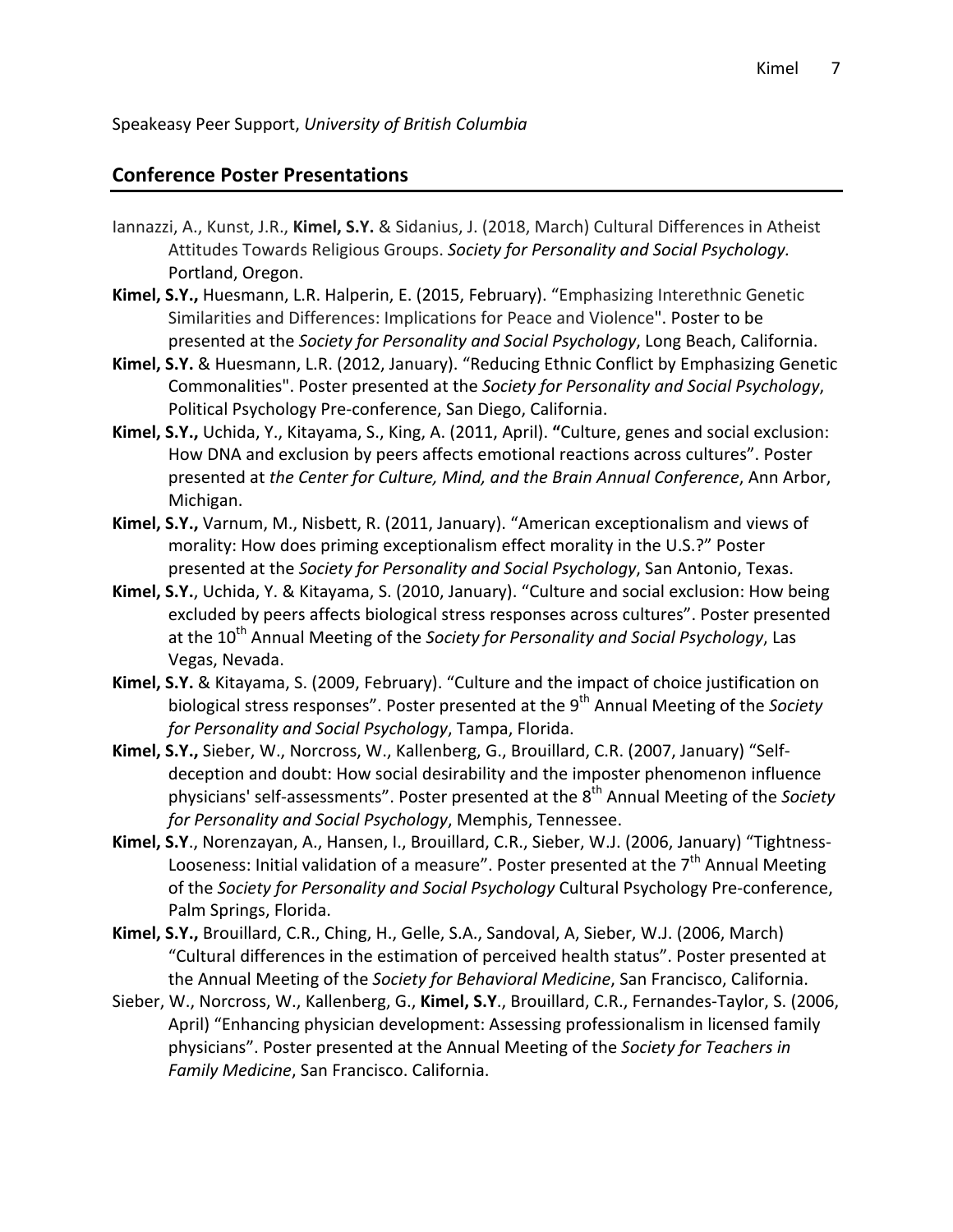### **Primary Instruction**

### California State University, San Marcos (Psychology Department)

| <b>Term &amp; Year</b> | Course # & Name   | <b>Units</b> | # of Students | <b>Other Info</b> |
|------------------------|-------------------|--------------|---------------|-------------------|
| Spring 2019            | Psych 341 (Social | 3            | 35            | New Prep          |
|                        | Psychology)       |              |               |                   |
| Spring 2019            | Psych 341 (Social | 3            | 40            | New Prep          |
|                        | Psychology)       |              |               |                   |
| <b>Fall 2018</b>       | Psych 396 (Social | 4            | 25            | New prep; Lecture |
|                        | Psych Lab)        |              |               | & Lab Course      |
| <b>Fall 2018</b>       | Psych 341         | 3            | 45            | New prep; Lecture |
|                        | (Multicultural    |              |               | Course            |
|                        | Psychology)       |              |               |                   |

### Harvard University (Psychology Department)

| Term & Year    | <b>Course Name</b>      | <b>Units</b> | # of Students | <b>Other Info</b>  |
|----------------|-------------------------|--------------|---------------|--------------------|
| Fall 13 - 2018 | Cultural Psychology     | 3            | $5 - 25$      | Taught 4x; Lecture |
|                |                         |              |               | Course             |
| Spring 2014-   | Psych of the Political  | 3            | $5 - 20$      | Taught 3x,         |
| 17             | Left & Right            |              |               | Seminar Couse      |
| Spring 2015 -  | Psych of Being Rich     | 3            | $16 - 20$     | Taught 3x;         |
| 16             | or Poor                 |              |               | Seminar Course     |
| Spring 2014    | <b>Research Methods</b> | 3            | 25            | New prep; Lecture  |
|                |                         |              |               | & Lab Course       |

### UMass Boston (Psychology Department)

| Term & Year      | <b>Course Name</b>       | <b>Units</b> | # of Students | <b>Other Info</b> |
|------------------|--------------------------|--------------|---------------|-------------------|
| <b>Fall 2015</b> | Experimental             |              | 10            | Lecture & Lab     |
|                  | <b>Methods in Social</b> |              |               | Course            |
|                  | Psychology               |              |               |                   |

### University of Michigan (Psychology Department)

| Term & Year | Course # & Name                         | <b>Units</b> | # of Students | <b>Other Info</b>        |
|-------------|-----------------------------------------|--------------|---------------|--------------------------|
|             | Winter & Fall   Psych of Careers        |              | 80            | Lecture &                |
| 2012        |                                         |              |               | <b>Discussion Course</b> |
|             | Winter & Fall   Teaching Techniques   3 |              |               | <b>Seminar Couse</b>     |
| 2012        | in Psychology                           |              |               |                          |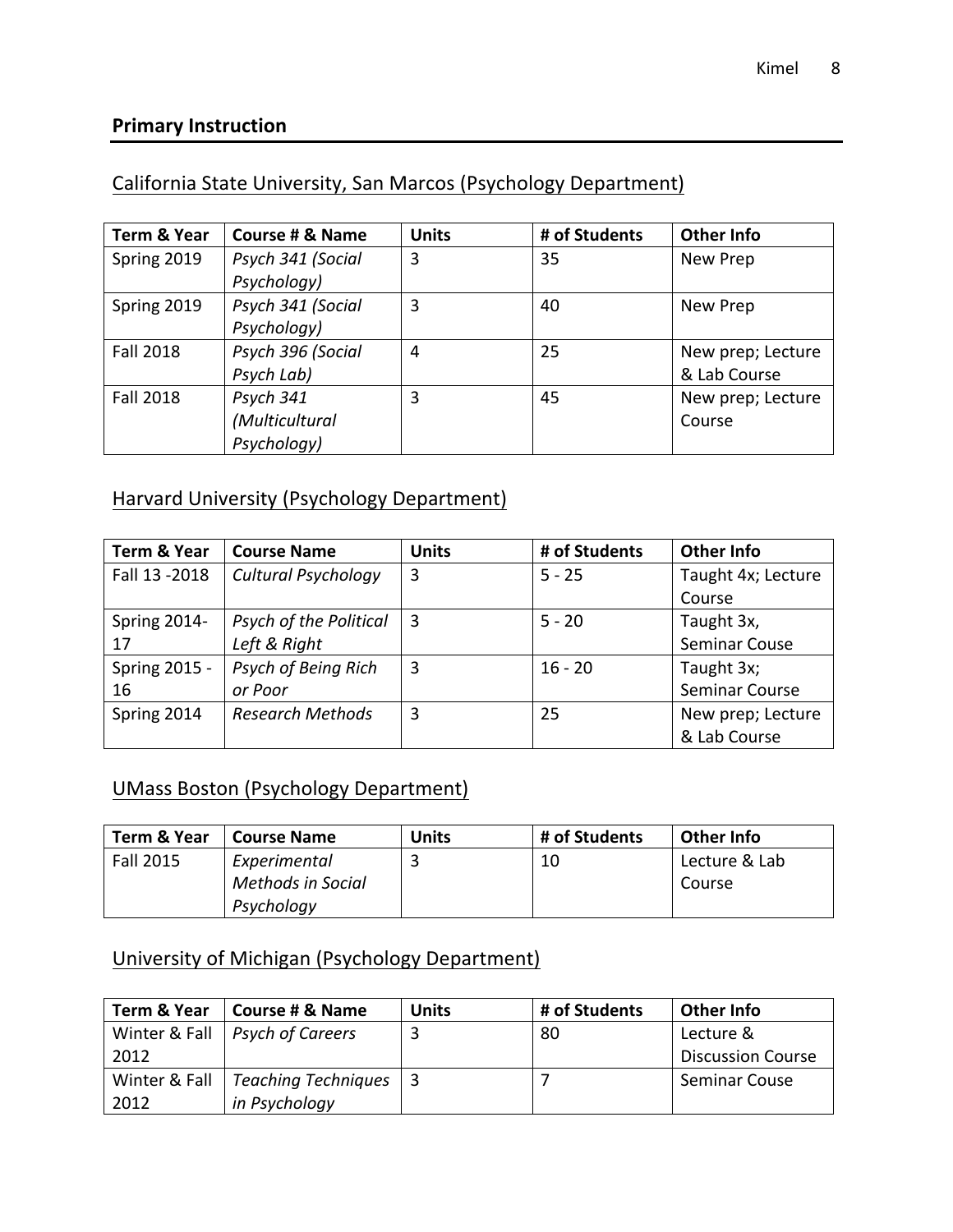# **Formal Mentoring Experience**

### California State University San Marcos

| $2018 - present$          | <b>Faculty Mentoring Program</b> (for first-generation college students) |
|---------------------------|--------------------------------------------------------------------------|
| $2018 - present$          | <b>Psychology Undergraduate Research Mentor (6 students)</b>             |
| $2018$ – present          | <b>Masters Thesis Supervision (1 student)</b>                            |
| <b>Harvard University</b> |                                                                          |
| $2013 - 18$               | Psychology Graduate Teaching Supervisor (4 Graduate Assistants)          |
| $2013 - 18$               | Psychology Research Mentor (22 Undergraduate and Graduate RAs)           |
| $2014 - 15$               | Honors Senor Thesis Committee, Psychology Department                     |
| University of Michigan    |                                                                          |
| $2007 - 13$               | Psychology Research Mentor (35 + undergraduate RAs)                      |
| $2010 - 11$               | Honors Senior Thesis Co-Advisor, Psychology Department                   |

### **Teaching & Advising Recognition and Training**

# **Teaching Training**

| 2018      | New Faculty Institute, California State University San Marcos                                              |
|-----------|------------------------------------------------------------------------------------------------------------|
| 2013 – 15 | Harvard College Fellow Program, Harvard University                                                         |
| 2013      | Graduate Teaching Certificate, Center for Research on Learning & Teaching,<br>University of Michigan       |
|           | Winter 2011 Teaching Writing to Undergraduates Course, Sweetland Writing Center,<br>University of Michigan |

### **Teaching Recognition**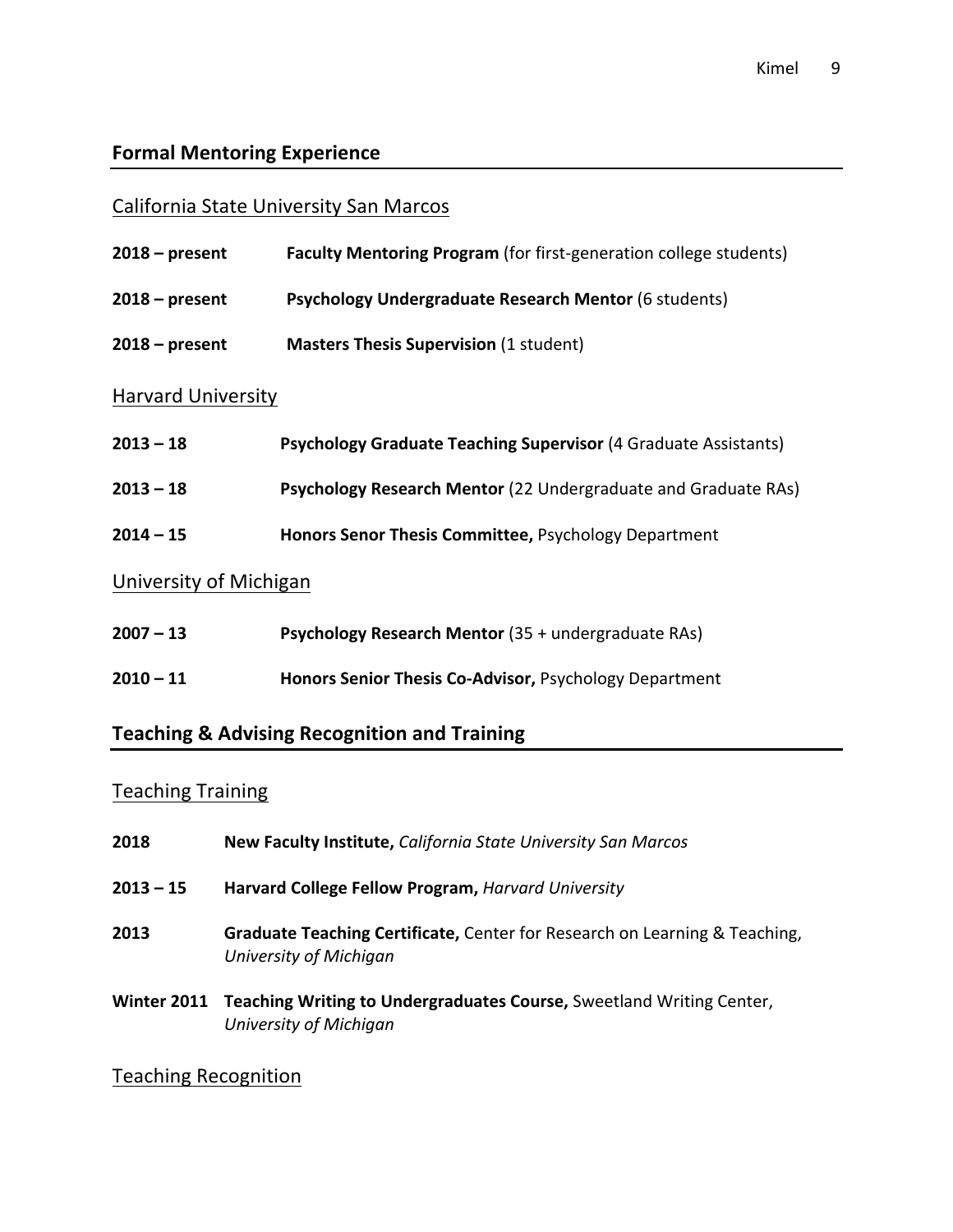**2014 & 2016 Harvard Certificate of Teaching Excellence***, Harvard University*

**2014 Star Family Prize (Nominated),** Exemplary Guidance of Harvard Undergrads

**2013 Harvard Certificate of Teaching Excellence**, *Harvard University* 

### **Service at CSUSM**

#### Departmental

| $2018 - present$   | Faculty Coordinator, Annual Psychology Student Research Fair |  |  |  |
|--------------------|--------------------------------------------------------------|--|--|--|
| $2018 - present$   | <b>Psychology Department Policy Committee</b>                |  |  |  |
| College/University |                                                              |  |  |  |

2018 – present Faculty Mentoring Program

### **Professional Service**

#### Reviewing

| $2016$ – present | Ad Hoc Reviewer, Conflict Management and Peace Science                                                                                                          |
|------------------|-----------------------------------------------------------------------------------------------------------------------------------------------------------------|
| $2009 - present$ | Ad Hoc Reviewer, Personality and Social Psychology Bulletin                                                                                                     |
| 2016             | Reviewer, National Multicultural Conference and Summit                                                                                                          |
| 2016             | Reviewer, Undergraduate Research, Engaged Scholarship & Social Justice<br>Conference, Harvard University                                                        |
| 2006 & 2007      | Reviewer, Student Research Competitions, Research on Socially and<br>Economically Underrepresented Populations, Association for<br><b>Psychological Science</b> |
| 2006 & 2007      | Reviewer, Student Grant Competition, Association for Psychological<br>Science                                                                                   |

### Symposium Organization

**Kimel, S.Y.** & Saguy, T. (2011, January) "Other types of 'We': Discovering new